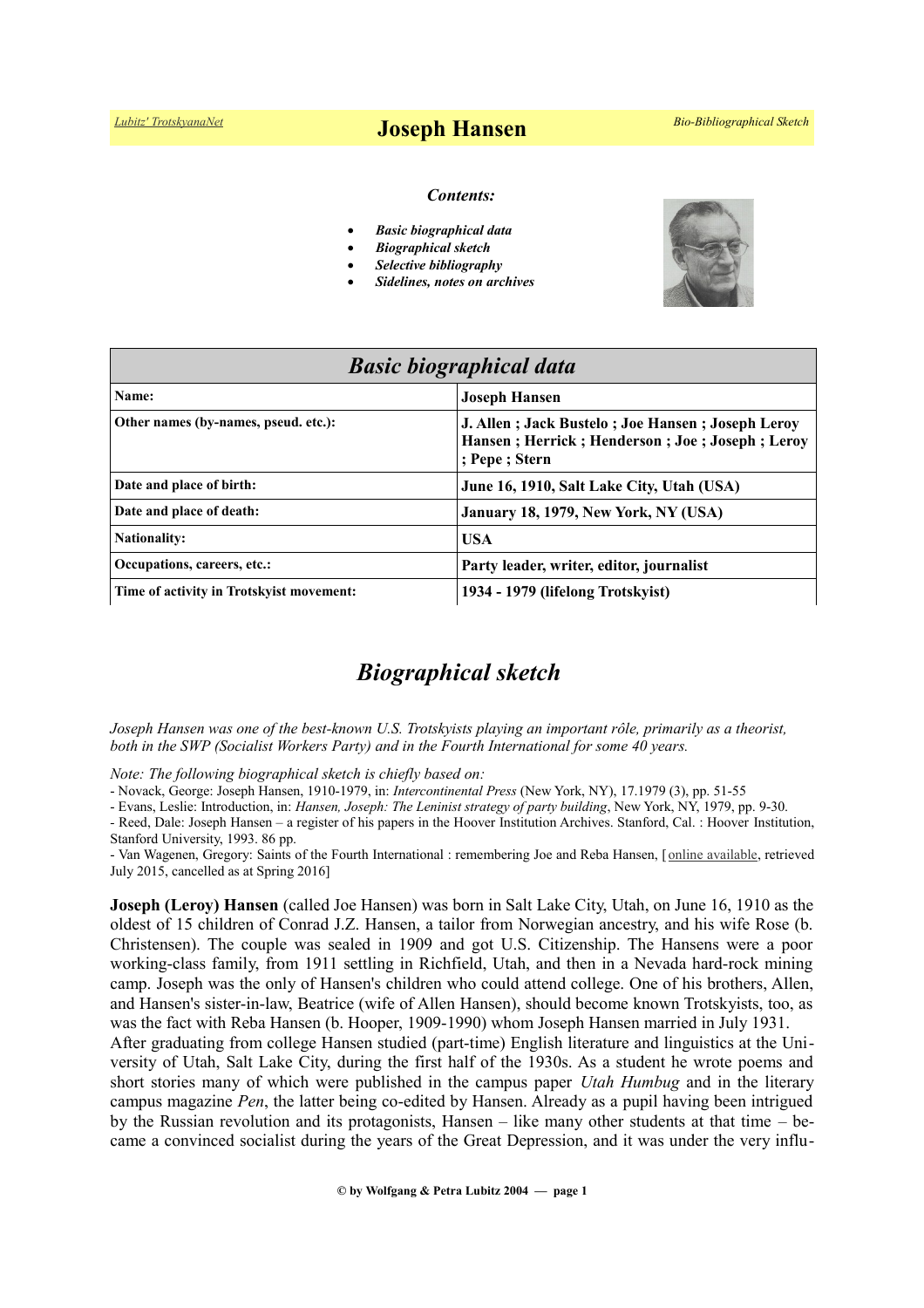ence of one of his teachers at *Utah University*, Earle Birney, who later should become a well-known Canadian writer and literary critic, that Hansen turned to the anti-Stalinist, Trotskyist current of socialism. Consequently he joined the ranks of the *CLA (Communist League of America)*, the then American Trotskyist party, co-founded and led by James P. Cannon, and remained an extraordinary active, devoted and faithful Trotskyist for some 45 years until his death.

Before graduating, Hansen became a party worker and trade union activist. Moving from Salt Lake City to San Francisco, Cal., in 1936 he functioned as associate editor and staff writer of *The Voice of the Federation*, the organ of the *Maritime Federation of the Pacific*, a league formed by various maritime unions of the West coast. At the same time he also began to contribute articles to *Labor Action*, an entryist Trotskyist paper issued by James P. Cannon during the phase when most of the American Trotskyists joined Norman Thomas' *Socialist Party*. In those days Hansen belonged to a group within the ranks of the American Trotskyists that was inspired and influenced by Martin [Abern,](https://www.trotskyana.net/Trotskyists/Bio-Bibliographies/bio-bibl_abern.pdf) together with Max [Shachtman](https://www.trotskyana.net/Trotskyists/Bio-Bibliographies/bio-bibl_shachtman.pdf)<sup>[1](#page-1-0)</sup> and James P. [Cannon](https://www.trotskyana.net/Trotskyists/Bio-Bibliographies/bio-bibl_cannon.pdf) one of the founding fathers of American Trotskyism, who had certain reservations about the latter's leadership; it was only in the 1940s that Hansen became a close collaborator of Cannon, the national secretary of the *SWP*, and one of his steadiest and most reliable friends.

The years 1937-1940 perhaps were the most decisive years of Hansen's maturing as a revolutionary politician: on behalf of the party leadership Joseph Hansen and his wife Reba went to Mexico in September 1937, and with only some short interruptions Hansen for the next three years served as Trotsky's secretary and guard at Coyoacán, the last station of the great Russian revolutionary's final exile<sup>[2](#page-1-1)</sup>. This period of Hansen's life is well documented; there are not only some remarkable articles fromhis own pen about the life and work with Trotsky<sup>3</sup> as well as about the May 1940 assault on his life and about his assassination in August that year, but also several reminiscences of Trotsky written by other persons – e.g. by Jean [Van Heijenoort](https://www.trotskyana.net/Trotskyists/Bio-Bibliographies/bio-bibl_vanheijenoort.pdf)<sup>[4](#page-1-3)</sup> – which are containing some informations about Hansen's activities and character, too. Trotsky preferred 'Joe' as chauffeur and felt closer to cool-headed Joseph Hansen than to any other of the young American Trotskyists who served him as [secretaries](https://www.trotskyana.net/Leon_Trotsky/Pseudonyms/trotsky_pseudonyms.html#secretaries) or assisted with the Coyoacán household. It should be mentioned here that it was Hansen who in the late afternoon of August 20, 1940 helped to pin Ramón [Mercader,](https://en.wikipedia.org/wiki/Ram%C3%B3n_Mercader) the Trotsky assassin, to the floor until support arrived and that it was Hansen, too, to whom wounded Trotsky dictated his very last message before falling into coma and dying.

Hansen regarded the years with Trotsky as an extraordinary training and – as George [Novack](https://www.trotskyana.net/Trotskyists/Bio-Bibliographies/bio-bibl_novack.pdf) later wrote in an obituary – tried to pattern his own political conduct and working habits upon those of his teacher and example, Leon Trotsky. It goes without saying that Hansen in the years to come could make moral profit from the very fact that he had been a close collaborator of the *'Old Man'* for three years.

In the early 1940s Hansen earned his money as a merchant seaman and took responsibility for the party's maritime union work before joining in New York City the full-time staff of the *SWP (Socialist Workers Party*), as the American Trotskyists called their party since 1938, charged primarily with editorial, journalistic and educational responsibilities. Being an elected member of *SWP's National Committee* (from 1940-1975) and serving for many years on its *Political Committee*, too, he was one of *SWP's* main leaders and became one of its chief theoreticians and spokesmen. In 1946 he ran as candidate for U.S. Senator from New York on the *SWP* ticket. Trained at shorthand and being an extremely exacting editor and a paragon of industriousness, he became member of the editorial board (and in 1954 and from 1959-1967 editor-in-chief) of the party's weekly newspaper *The Militant*, as

<span id="page-1-2"></span><span id="page-1-1"></span><span id="page-1-0"></span><sup>1)</sup> Both Abern and Shachtman left the SWP in 1940.

<sup>2)</sup> Joseph Hansen served as secretary (and driver) to Trotsky three times: from Oct. 1, 1937 to January 15, 1939, then from October 1939 until January 1940 and eventually from June to August 1940.

<sup>3)</sup> The most interesting of those recollections and narratives are: With Trotsky to the end, in: *Fourth International* (New York, NY), 1.1940 (Oct.), pp. 115-123 [repr. and transl. in various sources] ; The attempted assassination of Leon Trotsky*,* in: *ibid.*, 1.1940 (Aug.), pp. 85-90 [repr. and transl. in various sources] ; Trotsky in Coyoacán, in: *International Socialist Review* (New York, NY), 31.1970 (3), pp. 34-38.

<span id="page-1-3"></span><sup>4)</sup> Van Heijenoort, Jean: With Trotsky in exile : from Prinkipo to Coyoacán, Cambridge, Mass., 1978 [originally publ. in French].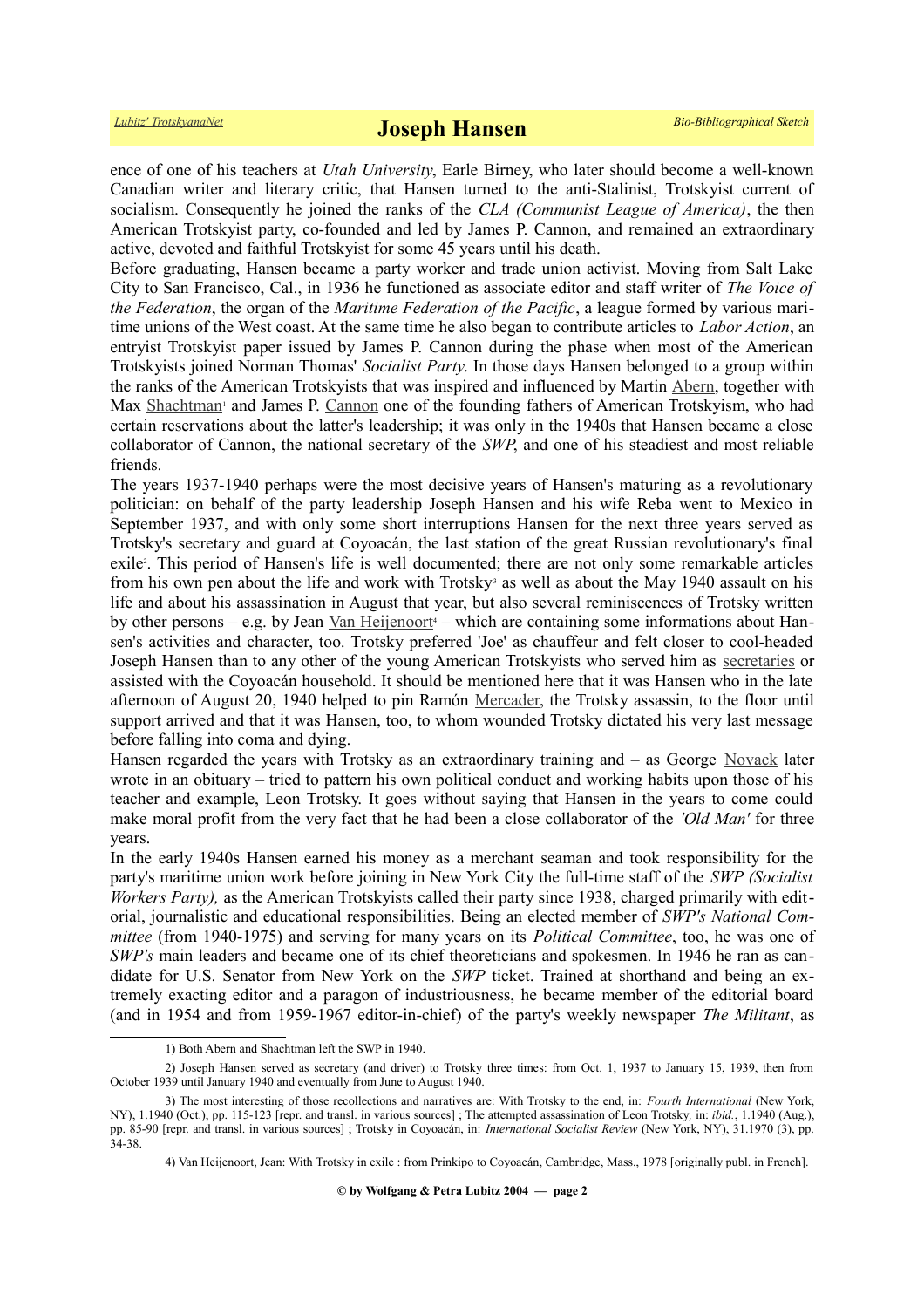well as from 1955 to 1959 editor of the party's theoretical magazine *International Socialist Review*. In the just-mentioned journals as well as in various internal bulletins and other party publications numerous articles, analyses and reports from Hansen's pen appeared, and many resolutions, theses and other party documents were written, edited or drafted by him. Additionally, Hansen became author (or, co-author) of a considerable number of books and educational bulletins on subjects ranging from problems of inner-party life to topical international events and developments [see our bibliographical listings below]. Although in those years devoting his energies primarily to problems of U.S. politics, he always paid much attention, too, to the political and strategic debates as well as to the inner life of the *Fourth International*. Furthermore he taught classes at the *SWP*'s *Trotsky School*, chiefly on Marx's *Capital*.

During the 'dark years' of the 1950s – not favourable to the *SWP* in view of the [Cochran](https://www.trotskyana.net/Trotskyists/Bio-Bibliographies/bio-bibl_cochran.pdf) split 1953, the split in the *Fourth International* 1953/54, the [McCarthyi](https://en.wikipedia.org/wiki/McCarthyism)te anti-communist witch-hunt, the withdrawing of many comrades from politics, etc. – Hansen remained a tower of strength and never was disheartened or demoralized as were so many other militants.

In the late 1940s and during the 1950s Hansen emerged as a major contributor to the political programme of the *Fourth International* coping with many of the challenging theoretical problems which were arising after World War II such as for example the question of the class character of those Eastern European countries which were now under Soviet Union's control, the question of the Chinese revolution, the revolutions taking place in Algeria and last not least in Cuba – to mention only some of the crucial issues at stake. Particularly the Cuban revolution and its progress and development was reflec tedagain and again in Hansen's writings<sup>5</sup> who sought to grasp its implications to Marxist theory, e.g. in the context of the Trotskyist conception of a 'workers and farmers government' as a transitional instrument in the transformation of the state towards socialism. In the early 1960s Hansen together with *SWP* presidential candidate Farrell [Dobbs](https://en.wikipedia.org/wiki/Farrell_Dobbs) visited Cuba and thereafter was engaged in launching *Fair Play for Cuba Committees* in the U.S. and Canada. For four months he travelled Latin America in 1961/62.

It was only in January 1961 that Hansen was able to obtain his right to a passport and to travel abroad in order to participate in Trotskyist international conferences and to directly discuss the political views of the *SWP* with the European or Asian Trotskyists. In the context of his continuing studies of the Cuban revolution and its implications, Hansen came to the conclusion that the 1953/54 split of the *Fourth International* had become obsolete in the meanwhile; thus in the early 1960s he became the main *SWP* representative promoting the re-unification of the two main Trotskyist factions, the *International Secretariat* and the *International Committee* both having emerged from the 1953/54 split of the *Fourth International*. Hansen drafted some of the main documents providing the platform on which unification eventually was achieved at a  $7<sup>th</sup>$  world congress (called re-unification congress) of the Fourth International held in 196[3](#page-2-1)<sup>6</sup> in which he participated as one of the U.S. delegates. He must be considered the main architect or promoter of the re-unification, and from 1963 until his death he functioned as one of the top leaders and furthermore as one of the most influential theoreticians of the re-unitedFourth International (United Secretariat). He was a fraternal member<sup>7</sup> of the United Secretariat from 1963 until his death.

From 1962-1965 Hansen spent some 3 years in Europe, functioning as the *SWP* representative in

<span id="page-2-0"></span><sup>5)</sup> See for example his books: *Dynamics of the Cuban revolution. - New York, NY : Pathfinder Pr., 1978. - 393 pp.* and *The workers' and farmers' government. - New York, NY : Nat. Education Dept., Socialist Workers Party, 1974. - 64 pp. - (Education for social ists)*

<span id="page-2-1"></span><sup>6)</sup> However, the orientation towards re-unification was not at all shared by everyone within the two factions of the *Fourth International* existing since 1953/54; thus some tendencies within both the *International Secretariat* and the *International Committee* decidedly refused re-unification and preferred to divorce from the respective international body short before or after the 5<sup>th</sup> (unification) world congress which took place in 1963 and which established the *United Secretariat* as the post-split day-to-day leadership. Thus the tendencies led by J. [Posadas,](https://en.wikipedia.org/wiki/J._Posadas) P. [Lambert,](https://en.wikipedia.org/wiki/Pierre_Lambert) G. [Healy](https://www.trotskyana.net/Trotskyists/Bio-Bibliographies/bio-bibl_healy.pdf) and M. [Pablo,](https://www.trotskyana.net/Trotskyists/Bio-Bibliographies/bio-bibl_pablo.pdf) respectively, launched separate international bodies, namely the *International Committee of the Fourth International* (Healy, Lambert), the *Fourth International - International Secretariat* (Posadas), *Revolutionary Marxist Tendency of the Fourth International* (Pablo).

<span id="page-2-2"></span><sup>7)</sup> Officially and for legal reasons the *SWP* had to remain unaffiliated pursuant to the notorious *Voorhis Act*, passed by U.S. Congress in 1940.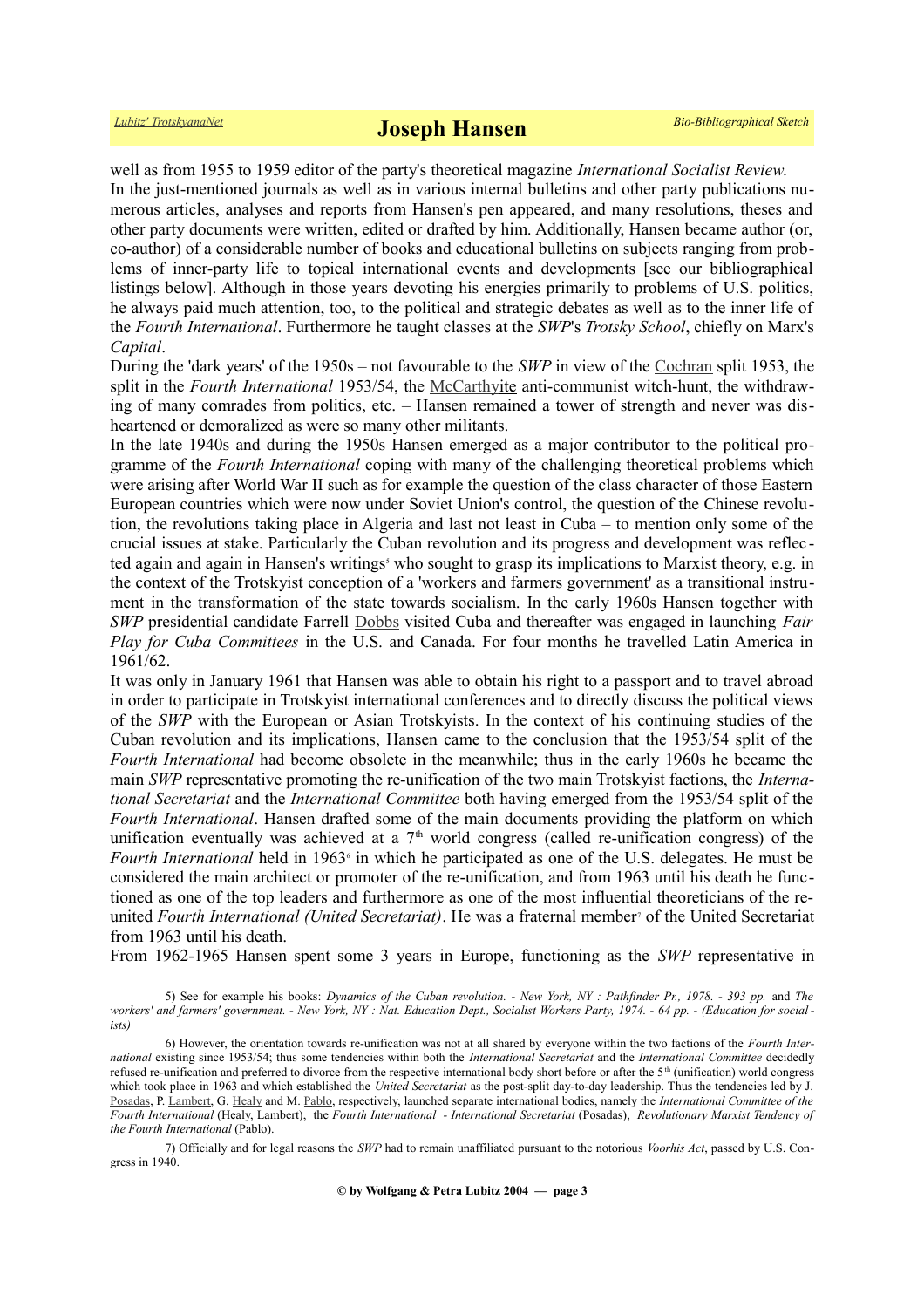Europe, based in Paris. There in 1963 he launched a new journal, *World Outlook* (with French parallel title *Perspective mondiale*), which from volume 6, no. 17 (May 1968) was renamed *Intercontinental* Press (IP)<sup>8</sup>[.](#page-3-0) It was edited by Hansen until his death, assisted by his wife Reba and by Pierre [Frank](https://www.trotskyana.net/Trotskyists/Bio-Bibliographies/bio-bibl_frank.pdf) and soon became a very 'institution', with an exceptionally high technical standard and high editorial as well as political quality. It was disseminated internationally and considered correctly as the veritable front and mouthpiece of the *United Secretariat of the Fourth International*, aiming primarily at its cadres, militants and sympathizers all over the world in order to provide them with a topical news service as well as with background analyses and theoretical articles shaping an orientation with regard to international developments and activities. Almost all leaders and theoreticians of the Trotskyist mainstream of all continents contributed to *World Outlook / Intercontinental Press* which of course was reflecting to a certain degree, too, the lively political, theoretical and tactical controversies taking place within the ranks of the *Fourth International*. In 1966 Hansen and his wife returned to New York transferring the publication of *World Outlook* there, too.

From 1969, when some major differences within the *United Secretariat of the Fourth International* arose, Joseph Hansen became the chief spokesman of the SWP-based *Leninist-Trotskyist Tendency (LTT)*[10](#page-3-2) opposing the European-based [Mandel-](https://www.trotskyana.net/Trotskyists/Ernest_Mandel/ernest_mandel.html)[Maitan](https://www.trotskyana.net/Trotskyists/Bio-Bibliographies/bio-bibl_maitan.pdf)[-Frank](https://www.trotskyana.net/Trotskyists/Bio-Bibliographies/bio-bibl_frank.pdf) tendency which held the majority in the *International Executive Committee (IEC)*, the leading body of the *Fourth International*. It was not at least thanks to Joseph Hansen that those differences did not end in another split of the *Fourth International* but could be resolved at the end. Furthermore Hansen during the last years of his life was convinced of the necessity of furthering the unification process by seriously checking the possibilities of coming to terms with some of those currents of the international Trotskyist movement which could not have been won over to re-unification in 1963.

In 1967 Hansen participated as fraternal member of the *United Secretariat* of the *FI* and as reporter for *The Militant* in the famous OLAS<sup>[11](#page-3-3)</sup> conference held at Havana, Cuba. He was a participant and speaker at the  $8<sup>th</sup>$  (1965), 9<sup>th</sup> (1969) and 10<sup>th</sup> (1974) world congresses of the *FI*, too.

In autumn 1975 Joseph Hansen together with another outstanding theoretician and veteran of U.S. Trotskyism, George [Novack,](https://www.trotskyana.net/Trotskyists/Bio-Bibliographies/bio-bibl_novack.pdf) became target of a long-standing monstrous, perfidious and shameless slander campaign initiated and engineered by Gerry [Healy,](https://www.trotskyana.net/Trotskyists/Bio-Bibliographies/bio-bibl_healy.pdf) the 'cult-leader' of the British *WRP (Workers Revolutionary Party)*[12](#page-3-4). This campaign of Healy's group and a handful of Healyist offshoots outside Britain (e.g. *Workers League*, USA) culminated in the accusation of Hansen and Novack having been accomplices of the GPU (NKVD) as well as of the FBI and having been deeply involved in a conspiration aiming at Trotsky's assassination in 1940. Perhaps Healy's campaign was to interpret as an act of revenge for Hansen's and Novack's sharp and polemical criticism of Healy's ultra-sectarian policies and of the Stalinist or hooligan-like organizational and political practices of his bizarre group<sup>[13](#page-3-5)</sup>. Fur-

<span id="page-3-5"></span>13) See for example the collection *Marxism vs. ultraleftism : the record of Healy's break with Trotskyism / ed. with an introd. by*

<span id="page-3-0"></span><sup>8)</sup> For all bibliographical details concerning *World Outlook* and *Intercontinental Press* see the respective entries in our *Trotskyist Serials Bibliography*, München [etc.], 1993, a slightly revised version of which is [available as PDF file](https://www.trotskyana.net/LubitzBibliographies/Serials_Bibliography/serials_bibliography.htm#PDF) within the framework of our Lubitz' *TrotskyanaNet*, too. Altogether 24 volumes of World Outlook/Intercontinental Press were published between 1963 and 1986, before being partially incorporated in *The Militant* and in the *New International*. The print-run at the end (1985) was 3,500 copies.

<span id="page-3-1"></span><sup>9)</sup> From about 1973/74, however, *Intercontinental Press* primarily was the organ of the *Leninist-Trotskyist Faction (LTF)* - although continuing to publish articles by the *International Majority Tendency's (IMT)* spokesmen, too [see also next footnote] - while *Inprecor* and *Inprekorr* (issued in various languages) and later *International Viewpoint*, too, became the main organs reflecting the points of view of the majority current within the *United Secretariat of the Fourth International*. [For some bibliographical details concerning the just mentioned papers see also our *[Trotskyist Serials Bibliography](https://www.trotskyana.net/LubitzBibliographies/Serials_Bibliography/serials_bibliography.htm#PDF)*.]

<span id="page-3-2"></span><sup>10)</sup> The members and supporters of that tendency eventually formed the *Leninist-Trotskyist Faction (LTF)* in August 1973 after they had come to the conclusion that the *International Majority Tendency (IMT),* chiefly inspired by Mandel, Maitan and Frank, was functioning as a 'secret faction' carrying its own internal discussion outside the elected leading bodies of the *F.I.* The factional controversies should only come to an end in 1977. Most of Hansen's major contributions to the debate within the *F.I.* when he was a leader of the *LTT/LTF* have been published posthumously with title *The Leninist strategy of party building : the debate on guerilla warfare in Latin America. - New York, NY [etc.] : Pathfinder Pr., 1979. - 608 pp.*

<span id="page-3-4"></span><span id="page-3-3"></span><sup>11)</sup> OLAS = Organización Latinoamericana de Solidaridad

<sup>12)</sup> As already stated above, Healy in 1963 had fiercely fought re-unification and his group remained outside the re-united International. By the mid-1970s together with some tiny offshoots Healy's *WRP* formed again an *International Committee of the Fourth International* as a continuation of the original *ICFI* which had split in 1971 when the French *OCI* under the leadership of P. Lambert and the strong Bolivian section under the leadership of G. [Lora](https://en.wikipedia.org/wiki/Guillermo_Lora) divided from the Healyites.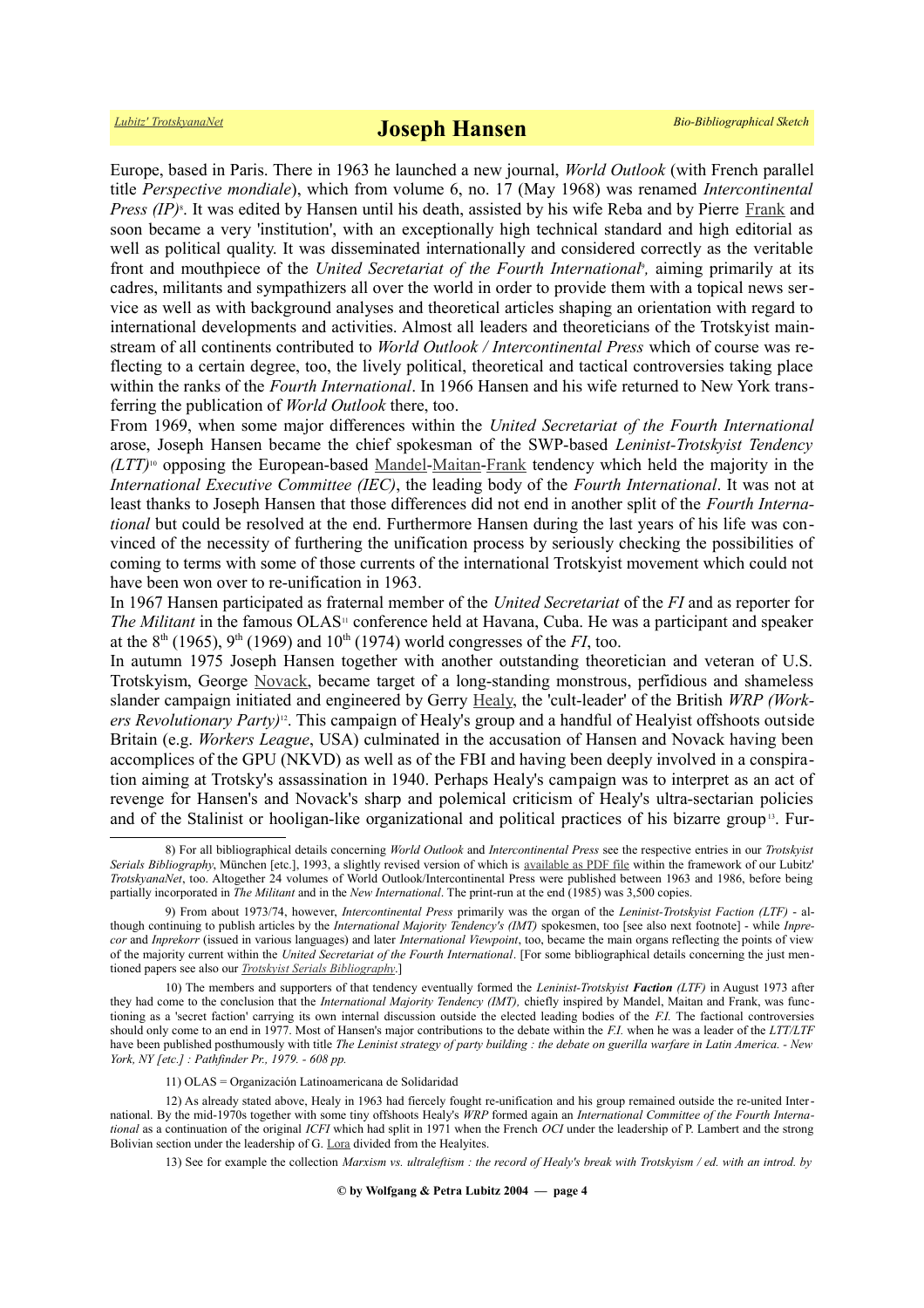thermore Healy could never forget or forgive that it was Hansen who in 1963 had successfully engineered the re-unification so fiercely opposed by Healy. However, the indictments and accusations were refuted not only by Hansen himself but by almost the entire international 'Trotskyist family' which was represented when in January 1977 an international meeting in solidarity with Hansen and Novack was held in London which unanimously condemned the disgusting Healyite slander campaign<sup>[14](#page-4-0)</sup>.

Joseph Hansen died from infectious complications in New York City's Mount Sinai Hospital on January 18, 1979 at the age of 68.

We should like to conclude this biographical sketch by a short quotation from an obituary written by George Novack, a long-time friend of Hansen with whom he had joined in numerous editorial endeavours:

"Joe's reputation as a revolutionist remains spotless; the results of his forty-five years of service are enduring. He was the trusted confident of Leon Trotsky and James P. Cannon for good reasons. At the moment of his death he was one of the most respected leaders and influential theoreticians of the Fourth International".[15](#page-4-1)

## *Selective bibliography* [16](#page-4-2)

## *Selective bibliography: Books/pamphlets (co-)authored by Hansen*

The Abern clique. - New York, NY : Nat. Education Dept., Socialist Workers Party, 1972. - 32 pp. - (Education for socialists)

American workers need a labor arty. - New York, NY : Pioneer Publ., [1944]. - 44 pp.

Dynamics of the Cuban revolution. - New York, NY : Pathfinder Pr., 1978. - 393 pp. [& later ed.]

Father Coughlin, fascist demagogue. - New York, NY : Pioneer Publ., 1939. - 30 pp.

- In defense of the Cuban revolution : an answer to the State Department and Theodore Draper. New York, NY : Pioneer Publ., 1961. - 30 pp.
- Introducción al programa de transición / Joseph Hansen y George Novack. Trad. del inglés: Jesús Pérez. Barcelona : Fontamara, 1978. - 95 pp. - (Apuntes ; 7)
- James P. Cannon, the internationalist / Joseph Hansen. Appendices by James P. Cannon. [Notes by George Breitman]. - New York, NY : Nat. Education Dept., Socialist Workers Party, 1980. - 38 pp. - (Education for socialists)
- The Leninist strategy of party building : the debate on guerilla warfare in Latin America / ed. by Leslie Evans [et al. Introd. by Leslie Evans]. - New York, NY [etc.] : Pathfinder Pr., 1979. - 608 pp. [& later ed.]
- Maoism vs. Bolshevism : the 1965 catastrophe in Indonesia, China's "cultural revolution", and the disintegration of world Stalinism. - New York, NY : Pathfinder Pr., 1998. - 75 pp.
- Nixon's Moscow and Peking summits : their meaning for Vietnam / Joseph Hansen ; Caroline Lund. New York, NY : Pathfinder Pr., 1972. - 31 pp.
- Organisational methods and political principles : a study of clique politics in a revolutionary party. Sidney : Resistance Books, 2000. - 84 pp.
- The "population explosion" : how socialists view it. 2. ed. New York, NY : Pathfinder Pr., 1970. 47 pp. (A Merit pamphlet)
- The Socialist Workers Party : what it is, what it stands for. New York, NY : Pioneer Publ., [1948]. 30 pp. [& later ed.]

Joseph Hansen. - New York, NY: Nat. Education Dept., Socialist Workers Party, 1974. - 253 pp. - (Education for socialists) and Healy "re*constructs" the Fourth International : documents and comments by participants in a fiasco / with a pref. by Joseph Hansen. - New York, NY : Socialist Workers Party, 1966. - 39 pp.*

<span id="page-4-0"></span><sup>14)</sup> See for example the collection *Healy's big lie : the slander campaign against Joseph Hansen, George Novack, and the Fourth International. - New York, NY : Nat. Education Dept., Socialist Workers Party, 1976. - 87 pp. - (Education for socialists)* and *Atkinson, Jim: London rally condemns Healyite frame-up campaign, in: Intercontinental Press, 15.1977 (4), pp. 92-102.*

<span id="page-4-1"></span><sup>15)</sup> Novack, George: Joseph Hansen, 1910-1979 : veteran leader of Fourth International and SWP, in: *Intercontinental Press*, 17.1979 (3), pp. 51-55, here: p. 55.

<span id="page-4-2"></span><sup>16)</sup> TSB item numbers (e.g. <TSB 0716>) refer to Lubitz' *Trotskyist Serials Bibliography*, München [etc.] : Saur, 1993, which is out of print but [available as PDF file](https://www.trotskyana.net/LubitzBibliographies/Serials_Bibliography/serials_bibliography.htm#PDF) within the framework of *TrotskyanaNet*. In TSB you can find detailed descriptions concerning the respective Trotskyist journals, newsletters, bulletins and the like.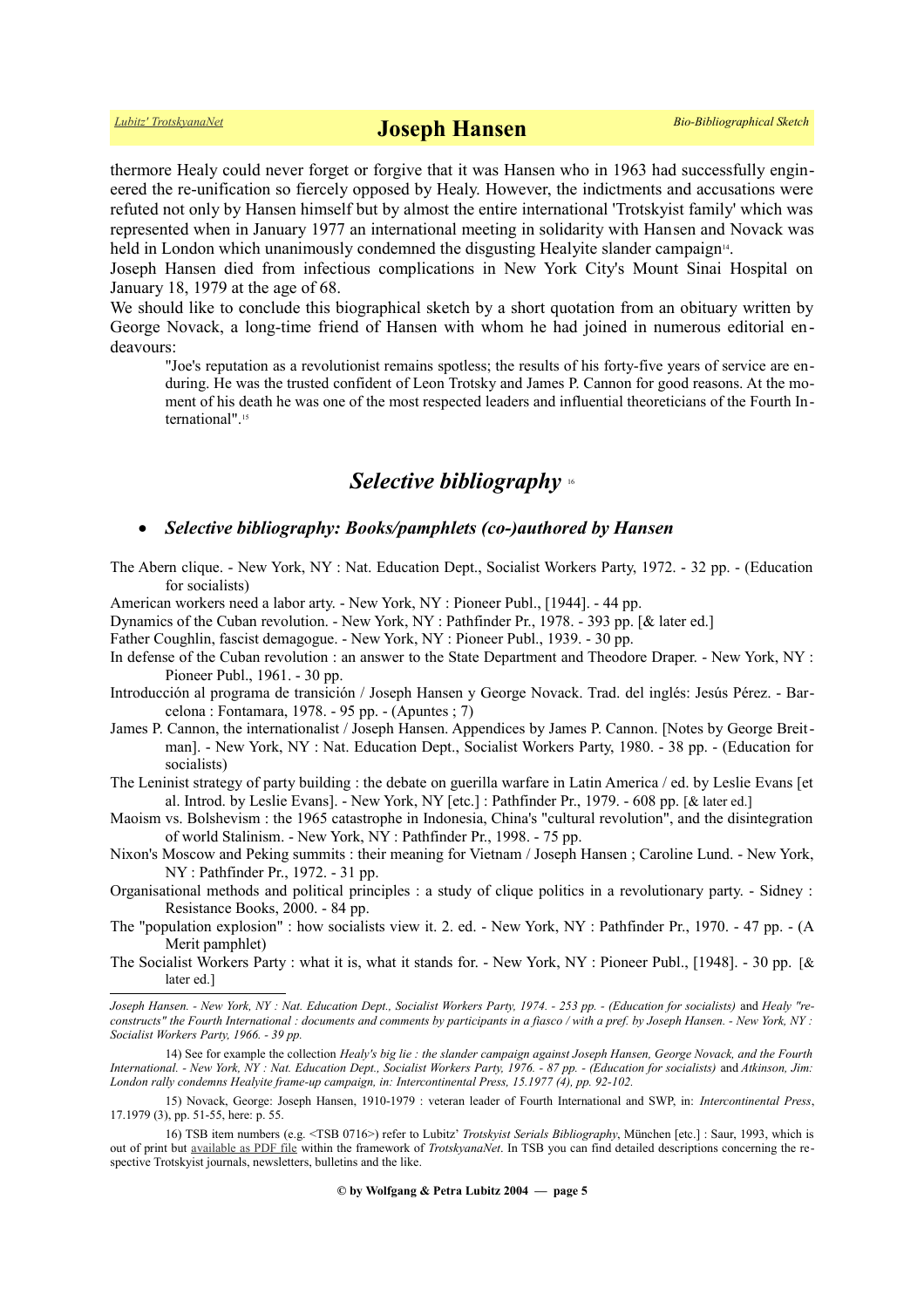The theory of the Cuban revolution. - New York, NY : Pioneer Publ., 1962. - 30 pp. [Reprinted from International Socialist Review]

Too many babies? : a Marxist answer to some frightening questions. - New York, NY : Pioneer Publ., [ca. 1961]. - 48 pp. [& later ed. by Pathfinder Pr., New York, NY]

Trotskyism and the Cuban revolution : an answer to Hoy. - New York, NY : Pioneer Publ., 1962. - 14 pp. [Reprinted from The Militant]

The truth about Cuba. - New York, NY : Pioneer Publ., 1960. - 48 pp. [Collection of articles reprinted from The Militant]

What is American fascism? : writings on Father Coughlin, Mayor Frank Hague, and Senator Joseph McCarthy / James P. Cannon and Joseph Hansen. - New York, NY : Nat. Education Dept., Socialist Workers Party, 1976. - 45 pp. - (Education for socialists) [& later ed., publ. by Pathfinder Pr., New York, NY]

The workers' and farmers' government. - New York, NY : Nat. Education Dept., Socialist Workers Party, 1974. - 64 pp. - (Education for socialists)

*Note:* A small [text archive](https://www.marxists.org/archive/hansen/index.htm) containing writings of Joseph Hansen can be found in the WWW

## *Selective bibliography: Books/pamphlets and journals (co-)edited by Hansen*

Fourth International (New York, NY, 1940-56) <TSB 0532>

Intercontinental Press (New York, NY) [ISSN 0020-5303 ; ISSN 0162-5594] <TSB 0657>

International Socialist Review (New York, NY) [ISSN 0020-8744] <TSB 0715>

Marxism vs. ultraleftism : the record of Healy's break with Trotskyism / ed. with an introd. by Joseph Hansen. -New York, NY : Nat. Education Dept., Socialist Workers Party, 1974. - 253 pp. - (Education for socialists)

The Militant (New York, NY) [ISSN 0026-3885] <TSB 1026>

New Militant (New York, NY) <TSB 1093>

World Outlook = Perspective mondiale (Paris ; later: New York, NY) <TSB 1886>

## *Selective bibliography: Books, collections, journals, bulletins to which Hansen contributed*

The American radical press : 1880-1960 / ed. with an introd. by Joseph R. Conlin. - Vol. 2. - Westport, Conn. [etc.] : Greenwood Pr., 1974. [& later ed.]

L'assassinat de Trotsky : documents / Centre d'Etudes et de Recherches sur les Mouvements Trotskyste et Ré volutionnaires Internationaux. - Paris, 2000. - 77 pp. - (Les cahiers du C.E.R.M.T.R.I. ; 99)

L'assassinat de Léon Trotsky. - [Paris] : Publications du Secrétariat de la IVe Internationale, [1946]. - 63 pp.

Assassinio di Trotsky / Michel Raptis [et al.] [A cura di Paolo Casciola. Trad. ital. da Paolo Casciola]. - Foligno : Centro Studi Pietro Tresso, 1990. - 55 pp. - (Quaderni del Centro Studi Pietro Tresso : Serie Dagli archivi del bolscevismo ; 6)

Bandiera rossa (Roma, later: Milano) [ISSN 1122-519X] <TSB 0080>

Behind China's "great cultural revolution" / Peng Shu-tse [et al.] - New York, NY : Merit Publ., 1967. - 63 pp.

Bulletin In Defense of Marxism (New York, NY) <TSB 0219>

- Cannon, James P.: The history of American Trotskyism : report of a participant / James P. Cannon. New York, NY : Pioneer Publ., 1944. - XIV, 268 pp.
- Cannon, James P.: Socialism on trial : the official court record of James P. Cannon's testimony in the famous Minneapolis "sedition" trial / with an introd. by Felix Morrow. - New York, NY : Pioneer Publ., 1942. - 116 pp. [& later ed., partly publ. by Pathfinder Pr., with introd. by Joseph Hansen and George Novack respectively]

The catastrophe in Indonesia : three articles on the fatal consequences of Communist Party policy. - New York, NY : Merit Publ., 1966. - 47 pp.

- Chester, Bob: Workers and farmers governments since the Second World War / Robert Chester. New York, NY : Pathfinder Pr., 1978. - 39 pp.
- Class, party, and state and the Eastern European revolution. New York, NY : Nat. Education Dept., Socialist Workers Party, 1969. - 61 pp. - (Education for socialists)

Correo internacional (Madrid) <TSB 0382>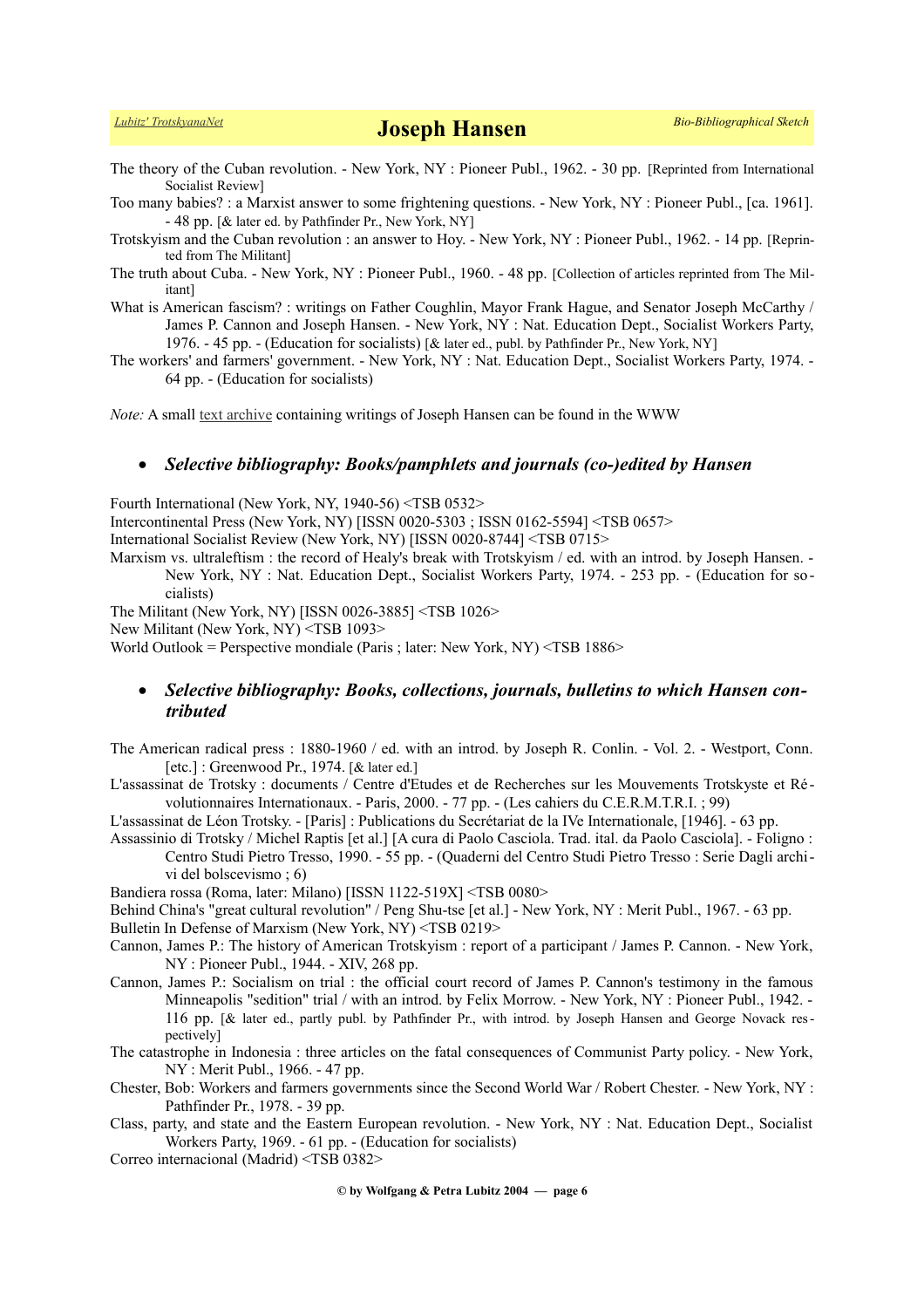- Cosmetics, fashions, and the exploitation of women / by Joseph Hansen and Evelyn Reed [et al.] Introd. by Mary- Alice Waters. [Ed. by Sonja Franeta]. - New York [etc.] : Pathfinder Pr., 1986. - 138 pp. [& later ed.]
- Discussion Bulletin / Socialist Workers Party (New York, NY) <TSB 1547>
- Fifty years of world revolution : an international symposium / ed. and with an introd. by Ernest Mandel. Transl. by Gerald Paul. - New York, NY : Merit Publ., 1968. - 366 pp. [& later print.]
- The fight against fascism in the USA : forty years of struggle described by participants / James P. Cannon [et al.] - New York : Nat. Education Dept., Socialist Workers Party, 1976. - 55 pp. - (Education for socialists) [& later ed., publ. by Pathfinder Pr., New York, NY]
- Fourth International : a journal of international Marxism (London, later: Detroit, Mich.) [ISSN 0015-9204]  $<$ TSB 0536 $>$
- Fourth International (New York, NY, 1940-56) <TSB 0532>
- Frontier and Midland (Missoula, Mont.)
- Guevara, Ernesto Che: Che Guevara speaks : selected speeches and writings / ed. by George Lavan. New York, NY : Merit Publ., 1967. - 159 pp. [& later ed.]
- Healy "reconstructs" the Fourth International : documents and comments by participants in a fiasco / with a pref. by Joseph Hansen. - New York, NY : Socialist Workers Party, 1966. - 39 pp.
- Healy's big lie : the slander campaign against Joseph Hansen, George Novack, and the Fourth International. New York, NY : Nat. Education Dept., Socialist Workers Party, 1976. - 87 pp. - (Education for socialists)
- Hommage à Natalia Sedova-Trotsky : 1882-1962. Paris : Les Lettres Nouvelles, 1962. 122, [10] pp. [Collection of obituaries, reminiscences and appraisals by A. Breton, M. Bonnet, I. Deutscher, R. Dunayevskaya, P. Frank, J. Hansen, L. Maitan, P. Naville, L. Orfila, M. Pablo, G. Rosenthal, A. Rosmer, L. Schwartz, J. Weber, S. Weber]
- In Defense of Marxism (New York, NY) <TSB 0616>
- Inprecor : [French edition] (Various places) [ISSN 0378-8342 ; ISSN 0294-8516] <TSB 0647>
- Inprekorr : internationale Pressekorrespondenz der IV. Internationale (Various places) [ISSN 0256-4416] <TSB 0654>
- Intercontinental Press (New York, NY) [ISSN 0020-5303 ; ISSN 0162-5594] <TSB 0657>
- Internal Bulletin / Socialist Workers Party (New York, NY) <TSB 1548>
- Internal Information Bulletin / Socialist Workers Party (New York, NY) <TSB 1549>
- International Committee documents, 1951-1954 : struggle in the Fourth International / issued by the Nat. Education Dept., Socialist Workers Party. - 1-4. - New York, NY, 1974. - 246 pp. - (Towards a history of the Fourth International ; 3) (Education for socialists)
- International Information Bulletin / Socialist Workers Party (New York, NY) <TSB 1550>
- International Internal Discussion Bulletin (New York, NY) <TSB 0694>
- International Socialist Review (New York, NY) [ISSN 0020-8744] <TSB 0715>
- Internationales Bulletin : Diskussionsbulletin des Organisationskomitees für den Wiederaufbau der IV. Internationale (Various places) <TSB 1155>
- The invasion of Czechoslovakia / ed. by Les Evans. New York, NY : Pathfinder Pr., 1969. 47 pp. (A Merit pamphlet) [& later ed.] [Reprinted from Intercontinental Press]
- James P. Cannon : a political tribute ; including five interviews from the last year of his life. New York, NY : Pathfinder Pr., 1974. - 46 pp. [Speeches and obituaries by J. Hansen, J. Barnes, T. Kerry, A. Pulley et al., reprinted from various sources, plus some interviews with and speeches by J.P. Cannon]
- James P. Cannon as we knew him : by thirty-three comrades, friends, and relatives / introd. by Jack Barnes. Ed. by Les Evans. - New York, NY : Pathfinder Pr., 1976. - 288 pp. [Collection of obituaries, reminiscences and appraisals]
- Kerry, Tom: The anatomy of Stalinism / Tom Kerry. New York, YN : Nat. Education Dept., Socialist Workers Party, 1972. - 16 pp. - (Education for socialists)
- Krushchev's downfall / a statement by the United Secretariat of the Fourth International. New deeping of Sino-Soviet rift? / Joseph Hansen. - New York, NY : Pioneer Publ., [ca. 1964]. - 15 pp.
- Labor Action (San Francisco, Cal.) <TSB 0868>
- Leo Trotzki 1879-1940 in den Augen von Zeitgenossen. Hamburg : Junius, 1979. 190 pp.
- Leon Trotsky the man and his work : reminiscences and appraisals / Joseph Hansen [et al.] New York, NY : Merit Publ., 1969. - 128 pp.
- Marxism vs. ultraleftism : the record of Healy's break with Trotskyism / ed. with an introd. by Joseph Hansen. -New York, NY : Nat. Education Dept., Socialist Workers Party, 1974. - 253 pp. - (Education for so-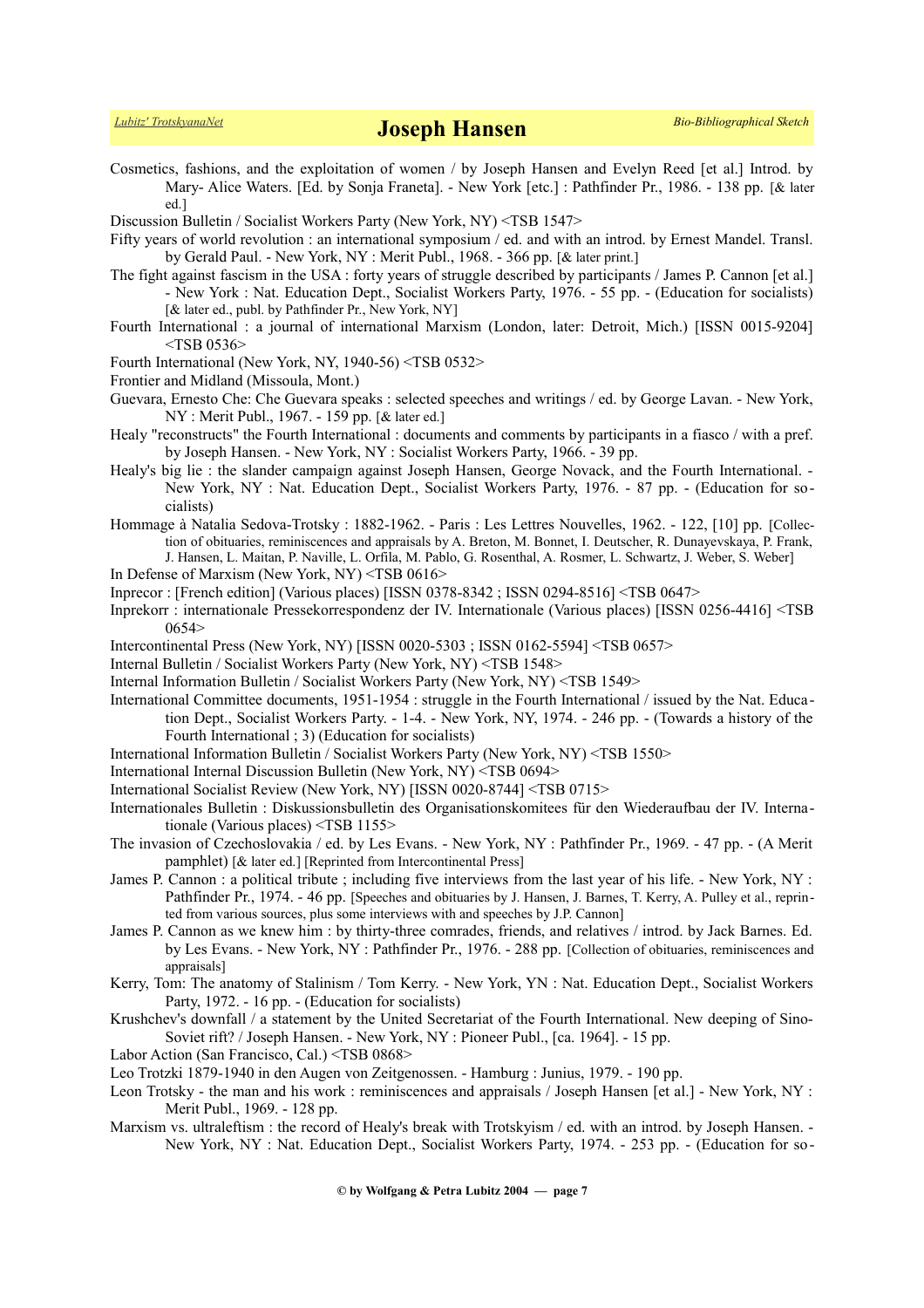cialists)

The Militant (New York, NY) [ISSN 0026-3885] <TSB 1026>

- Murder in Memphis : Martin Luther King and the future of the black liberation struggle / Paul Boutelle [et al.] New York, NY : Merit Publ., 1968. - 15 pp.
- The nature of the Cuban revolution : record of a controversy, 1960-1963. New York, NY : Nat. Education Dept., Socialist Workers Party, 1968. - [Various pag.] - (Education for socialists)
- Neisti (Reykjavík) <TSB 1081>
- The New International (New York, NY, 1934-36 and 1938-58) <TSB 1089>
- Organizational principles and practices / ed. with an introd. by Evelyn Sell. New York, NY : Fourth Internationalist Tendency, 1987. - 28 pp. - (Materials for a history of Trotskyism in the United States)
- The Party Builder / Socialist Workers Party (New York, NY) <TSB 1178>
- Perspectiva mundial (Madrid) <TSB 1202>
- Portugal, l'alternative / Joseph Hansen [et al.]. Paris : Ed. Taupe Rouge, 1975. 95 pp. (Cahier rouge) [Articles, partly transl. from the Engl. and extracted from Intercontinental Press]
- Quarta Internazionale : rivista teorica (Roma; later: Milano) <TSB 1280>

Quatrième Internationale (Paris etc., 1936- ) [ISSN 0771-0569 - ISSN 0765-1740] <TSB 1282>

- Revolt in France, May-June 1968 : a contemporary record, comp. from Intercontinental Press and The Militant / publ. by Les Evans. - New York, NY : [Pathfinder Pr.], 1968. - 169 pp.
- Revolutionary Cuba today : the record of a discussion. New York, NY : Pathfinder Pr., 1980. 136 pp. (Education for socialists)
- A revolutionary strategy for the 70s : documents of the Socialist Workers Party. New York, NY : Pathfinder Pr., 1972. - 96 pp.
- Socialist Appeal (New York, NY) <TSB 1497>
- Socialist Perspective (Sydney, NSW) <TSB 1516>

El socialista (Bogotà)

- The struggle to reunify the Fourth International : (1954-1963) / National Education Dept., Socialist Workers Party. - 1-4. - New York, NY, 1977-78. - [Various pag.] - (Towards a history of the Fourth International ; [7]) (Education for socialists)
- SWP Discussion Bulletin (New York, NY) <TSB 1684>
- Trotsky, Leon: In defense of Marxism : (against the petty-bourgeois opposition) / Leon Trotsky. New York, NY : Pioneer Publ., 1942. - XXI, 211 pp. - (A Merit book) [& later ed., publ. by Merit Publ., New York, NY, and by Pathfinder Pr., New York, NY]
- Trotsky, Leon: My life : an attempt at an autobiography / Leon Trotsky. With an introd. by Joseph Hansen. New York, NY : Pathfinder Pr., 1970. - XXXVII, 602 pp. (A Merit book) [& later ed., publ. also by Penguin Books, Harmondsworth]
- Trotsky, Leon: Stalin's frame-up system and the Moscow Trials / Leon Trotsky. Foreword by Joseph Hansen. New York, NY . Pioneer Publ., [1950]. - XXIII, 144 pp.
- Trotsky, Leon: Stenographic report dated June 1940 of a discussion with Leon Trotsky on Stalinism and Trotskyism in the USA. - [London : New Park Publications, s.d.] - 23 pp.
- Trotsky, Leon: The transitional program for socialist revolution / Leon Trotsky. With introd. essays by Joseph Hansen and George Novack. - New York, NY : Pathfinder Pr., 1973. - 223 pp. [& later ed.]
- Trotskyism versus revisionism : a documentary history / ed. by C. Slaughter. 1-7. London : New Park Publications, 1974-84. [Vol. 7: Detroit, Mich. : Labor Publications]
- US Trotskyism 1928-1965 / ed. by Paul Le Blanc et al.. 1-3. Leiden [etc.], 2018-2019. (Dissident Marxism in the United States ; …) - (Historical materialism book series ; …) [3 vols.]
- Unser Wort (Prag, later: Paris; later: Antwerpen; later: New York, NY) <TSB 1761>
- Vida e morte de Trotsky / Pierre Frank [et al.] Trad. de J. Ferdinando Antunes. Lisboa : Ed. Delfos, [1974]. 240 pp. - (Compasso do tempo ; 19)
- The Voice of the Federation (San Francisco, Cal.)
- Was tun : sozialistische Zeitung (Various places) [ISSN 0043-0404] <TSB 1818>
- Why we are in prison : farewell speeches of the 18 SWP and 544-CIO Minneapolis prisoners. New York, NY : Pioneer Publ., 1944. - 54 pp.
- World Outlook = Perspective mondiale (Paris ; later: New York, NY) <TSB 1886>
- 20 [Zwanzig] Jahre kubanische Revolution in der Analyse der IV. Internationale. [Frankfurt a.M. : GIM], 1981.
	- 92 pp. (Schulungshefte der Gruppe Internationale Marxisten (GIM), Deutsche Sektion der IV. Internationale)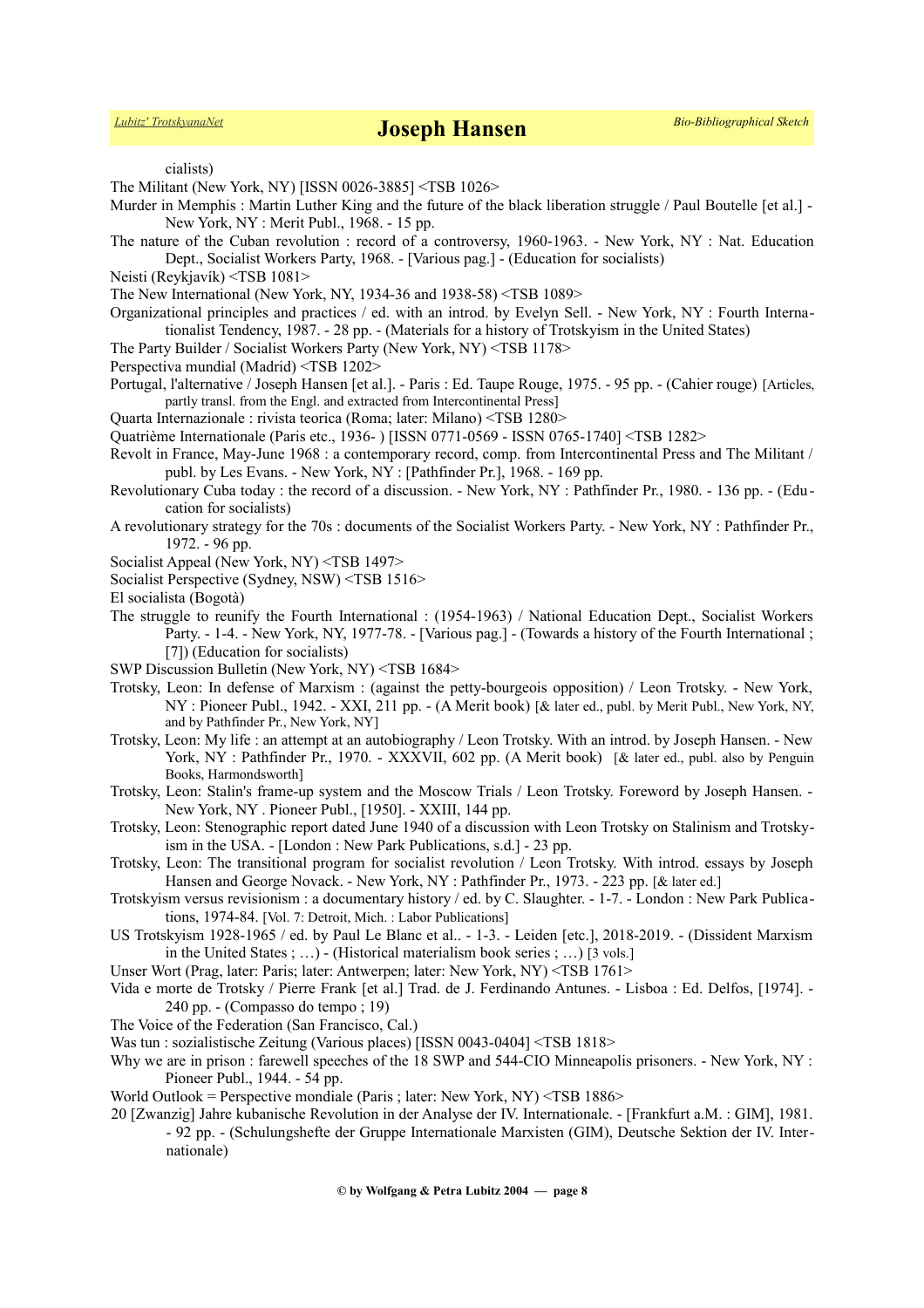### *Selective bibliography: Books and articles about Hansen*

[Anon.:] [Joseph Hansen \(socialist\)](https://en.wikipedia.org/wiki/Joseph_Hansen_(socialist)). [Biographical sketch, Wikipedia article]

[Anon.]: [Obituary] Joe Hansen látinn, in: *Neisti* <TSB 1081>, 1979 (1), p. 11.

- Dobbs, Farrell: [Obituary] Joe Hansen, "disciplined soldier" of revolutionary movement, in: *Intercontinental Press* <TSB 0657>, 17.1979 (14), pp. 390-391. [Speech delivered at a memorial meeting, San Francisco, Cal., Febr. 11, 1979]
- Evans, Leslie: Introduction, in: *Hansen, Joseph: The Leninist strategy of party building : the debate on guerilla warfare in Latin America / ed. by Leslie Evans [et al.] Introd. by Leslie Evans.* - New York, NY [etc.], 1979, pp. 9-30

Godchau, Jean-François: [Obituary], in: *Cahiers Léon Trotsky* <TSB 0277>, 1979 (2), pp. 21-22.

- Healy's big lie : the slander campaign against Joseph Hansen, George Novack, and the Fourth International. New York, NY, 1976. - 87 pp. - (Education for socialists)
- Miles, Jim: Joseph Hansen and the Marxist theory of the state : a dual legacy, in: *Revolutionary Marxism Today*, 1996 (inaugural issue), pp. 99-102.
- Der Mord an Leo Trotzki : Hansen und Novack Komplizen der GPU / Internationales Komitee der IV. Interna tionale. - Essen, [ca. 1977]. - [30]pp.
- Novack, George: Joseph Hansen (1910-1979) : la vie d'un révolutionnaire, in: *Inprecor : [French edition]* <TSB 0647>, 1979 (45), pp. 19-23. [Obituary]
- Novack, George: [Obituary] / Georg Novack, in: *Inprekorr : internationale Pressekorrespondenz der IV. Internationale* <TSB 0654>, 1979 (98), pp. 22-26.
- Novack, Georges: [Obituary], in: *Intercontinental Press* <TSB 0657>, 17.1979 (3), pp. 51-55.
- Novack, George: [Obituary] / Georg Novack, in: *Inprekorr : internationale Pressekorrespondenz der IV. Internationale* <TSB 0654>, 1979 (98), pp. 22-26.
- Proyect, Louis: [Was Joseph Hansen a GPU agent?](https://louisproyect.org/2018/09/11/was-joseph-hansen-a-gpu-agent-a-reply-to-wsws-org/) Was Joseph Hansen a GPU agent? : a reply to WSWS.org / [Louis Proyect?] [Electronic resource, retrieved Sept. 2018]
- Stone, Ben: [Biographical sketch], in: *Stone, Ben: Memoirs of a radical rank & filer*, New York, NY, 1986, pp. 119-122
- Wald, Susan: 550 attend New York Memorial meeting for Joseph Hansen, in: *Intercontinental Press* <TSB 0657>, 17.1979 (5), pp. 100-101.
- Wald, Susan: Meetings in U.S., Canada, India pay tribute to Joseph Hansen, in: *Intercontinental Press* <TSB 0657>, 17.1979 (8), p.211.

#### *Selective bibliography: Books dedicated to Hansen*

- Trotsky, Leon: Writings of Leon Trotsky, 1930 31 / ed. by George Breitman and Sarah Lovell. New York, NY : Pathfinder Pr., 1973. - 441 pp.
- Wohlforth, Tim: The prophet's children : travels on the American Left / Tim Wohlforth. Atlantic Highlands, NJ : Humanities Pr., 1994. - XVIII, 332 pp. - (Historical memories)

*Note:* More informations about Joseph Hansen are likely to be found in some of the books, pamphlets, university works and articles listed in relevant chapters of the *[Lubitz' Leon Trotsky Bibliography \[ISSN 2190-0183\],](https://www.trotskyana.net/LubitzBibliographies/Trotsky_Bibliography/Leon_Trotsky_Bibliography.html)* e.g. in chapter [7.5.18.](https://www.trotskyana.net/LubitzBibliographies/Trotsky_Bibliography/Leon_Trotsky_Bibliography_07.html#c7.5.18)

## *Sidelines, notes on archives*

— **Health**: Hansen came of sturdy stock and was physically vigorous and active; he was what the Americans call a crack shot who liked to backpack through the mountains, woods and wilderness on vacations. However, in 1965 he suffered a severe peritonitis from which he never fully recovered. In later years he was suffering from an uncontrollable form of diabetes, too.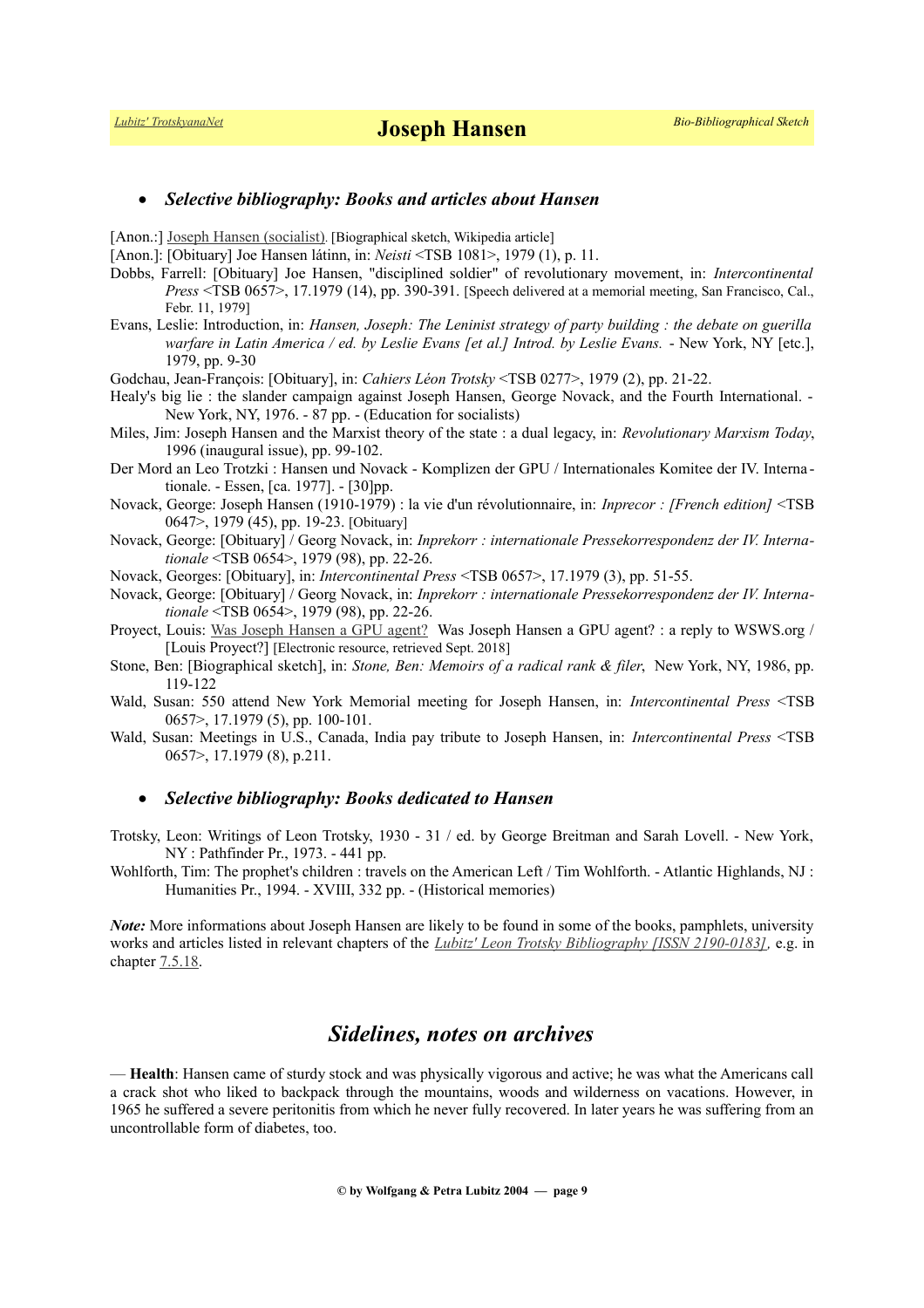— Widespread **interests**: Hansen was not only interested in politics. An author of poems, satire and short stories during his years as a student, he later became interested in Sigmund Freud, in botany and geology and in the latest developments in the field of physical sciences, too. His working habits were shaped by the examples of Leon Trotsky and James P. Cannon and he was a real team-worker hating any form of star cult.

— From Hansen's **reminiscences of Trotsky**: In an article titled *Trotsky in Coyoacán* and subtitled *Reminiscences of Trotsky's life in Mexico by a leader of the Trotskyist movement who served as Trotsky's secretary during those last years*, Hansen in 1970 remembered:

"For the guards and secretaries, Coyoacán was a school of the Fourth International. All of us followed personal studies which Trotsky, we were aware, noted without intervening - he would unexpectedly drop in on us in our rooms, or ask about a book we happened to be reading in the patio. Also we held classes where we took up various subjects, including Spanish for the American guards. In a more encompassing way, Trotsky utilized the entire situation, including the organization of our defense, diplomatic relations with the outside, arriving at political decisions, answering the heavy correspondence, even the articles he wrote, to pass on as much as he could to us from the tradition of the past. There appeared to be no deliberate pedagogy about this; it was just the pattern in which everything was discussed, decided, and carried out.

He could be a severe taskmaster. Life quickly became miserable for anyone around Trotsky who found it difficult to break with bohemian habits or who found it insurmountable difficult to learn preciseness, thoroughness, workmanship".[17](#page-9-0)

— Some autobiographical notes **about the young Joseph Hansen**:

"Trotsky's name had come into my consciousness when I was nine years old. It was after World War I in the Utah farming town of some 3,000 people where my father worked as a tailor. Even here the Russian revolution, which had ended Czarism, was regarded favourably and was much discussed, at least among the immigrant families, who were mostly from Scandinavia. The politics in the town was a reactionary mixture of Republicanism and Mormonism [...] I began to take an interest in politics, and the campaigns and debates associated with it, when I was ten [...] While I thus became known as a "socialist" and "bomb thrower" at a tender age, it was not until I was at the University of Utah during the catastrophe of the Great Depression that I began to study Marxism and the different currents in the radical movement in a serious way [...]"[18](#page-9-1)

— **"Hansen" as Trotsky's pseudonym**: Leon Trotsky sometimes used the names of his secretaries as pseudonyms; thus some documents from the late 1930s and from 1940 signed by "Hansen" were factually written by Trotsky (see the section on *[Trotsky's pen names and pseudonyms](https://www.trotskyana.net/Leon_Trotsky/Pseudonyms/trotsky_pseudonyms.html)* within our Lubitz' *TrotskyanaNet* website).

— **Memorial meetings**: After the death of Joseph Hansen on January 18, 1979 several memorial meetings in honour of the deceased were held in various American cities and places abroad. Thus a memorial meeting chaired by *SWP Political Committee* member Mary-Alice Waters and attended by some 550 people was held at New York City on January 28, 1979 to pay tribute to Joseph Hansen. In San Francisco, Cal., a memorial meeting was held on February 11. Other meetings were held in Los Angeles, Cal. on February 4, Toronto (Canada) on February 16, and Bombay (India) on February 8. A special fund raising campaign was started in order to collect some \$ 20,000 to make possible the publication of some of Joseph Hansen's hitherto uncollected works.

— **Archival sources**: The *[Joseph Hansen Papers](http://www.oac.cdlib.org/findaid/ark:/13030/tf78700585)* are available at the *[Hoover Institution Archives](https://www.trotskyana.net/Research_facilities/PublicArchives_America/publicarchives_america.html#hoover)*, Stanford, Cal. This is a rich archive consisting of more than 100 boxes: 3 boxes are containing biographical files and family papers, 32 boxes correspondence, 25 boxes speeches and writings, 7 boxes editorial files (speeches and writings by others with annotations by Hansen), 2 boxes Leon Trotsky file, 1 box Natal'ia Sedova file, 24 boxes Fourth International file 1930-1980, 5 boxes Socialist Workers Party file 1929-1979; furthermore the Hansen papers are containing a subject file (collected pamphlets, printed articles, outline notes for speeches, clippings, leaflets, bulletins and miscellany arranged alphabetically by topic), an oversize file, phonotapes and photographs and 2 boxes with papers of Reba and Beatrice Hansen, his wife and his sister-in-law, respectively. Before the online finding aid was provided, a well-organized and indexed finding aid in printed form was prepared by Dale Reed: *Joseph*

<span id="page-9-1"></span><span id="page-9-0"></span><sup>17)</sup> Hansen, Joseph: Trotsky in Coyoacán, in: *International Socialist Review,* 31.1970 (3), pp. 36-37. 18) Ibid., p. 35.